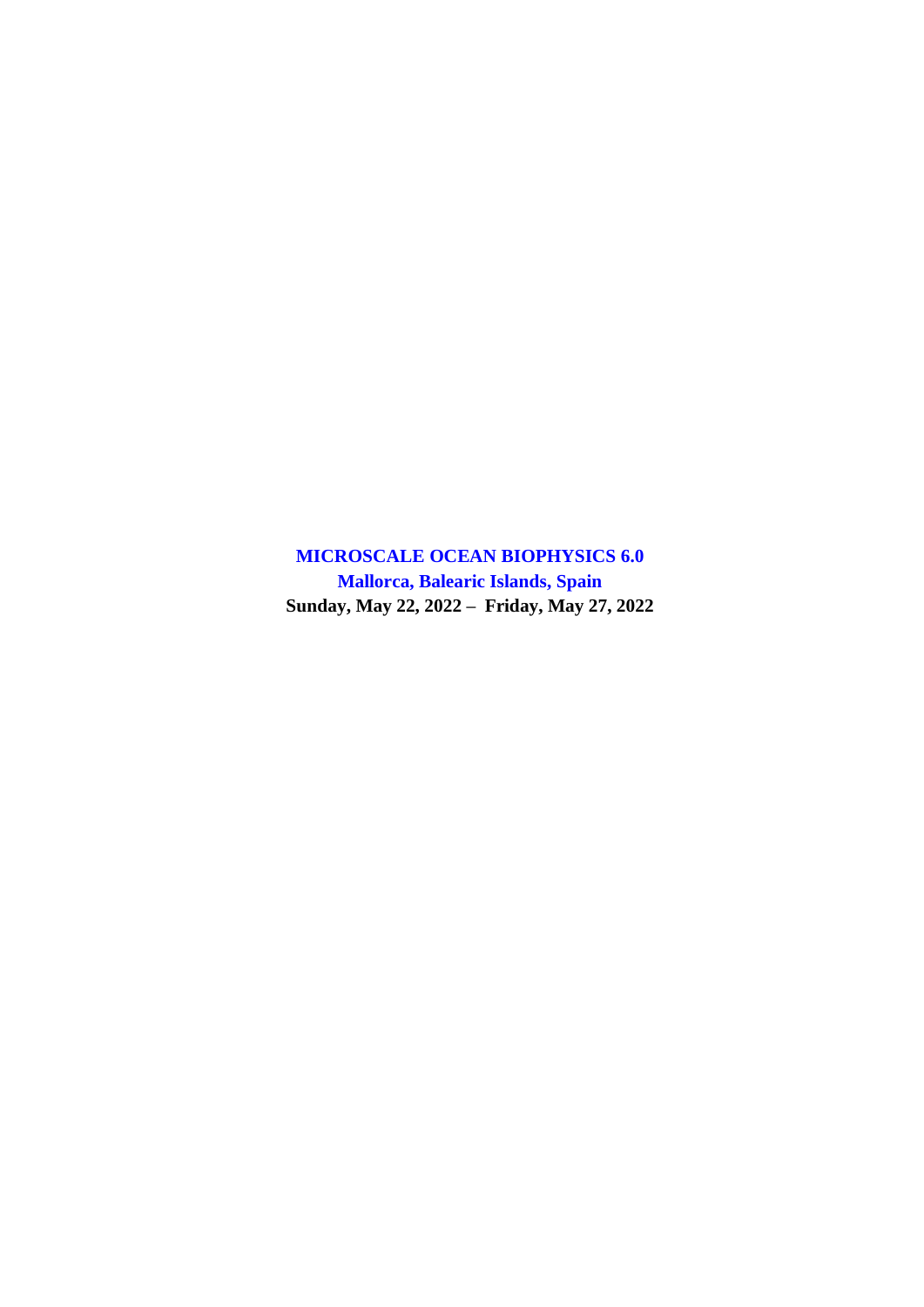### **HOW TO GET TO PORT DE SOLLER**

The easiest way to get to Port de Soller is to fly into Palma international airport [\(PMI\)](https://www.aena.es/en/palma-de-mallorca.html). The airport is well connected to Palma [central](https://www.tib.org/en/web/ctm/estacio-intermodal-palma) station (through [Bus](http://www.emtpalma.cat/en/route/-/L/17/aeroport-palma-centre) line  $A1$ ) where there are direct [buses](https://www.tib.org/en/web/ctm/autobus/linia/204) and an [historical](http://trendesoller.com/en/) train to take you to Port de Soller.

One could also rent a car at PMI (plenty of options). It is a scenic and beautiful drive up the mountains to get to Port de Soller. All the restaurants, trails and amenities are within an easy walking distance from the hotel and conference venue.

## **FROM PORT DE SOLLER TO YOUR HOTEL**

## **HOTEL ESPLENDIDO**

Address: Passeig Es Traves, 5, 07108 Port de Sóller [\(https://goo.gl/maps/PN5zsauVBqmhasjD9\)](https://goo.gl/maps/PN5zsauVBqmhasjD9)

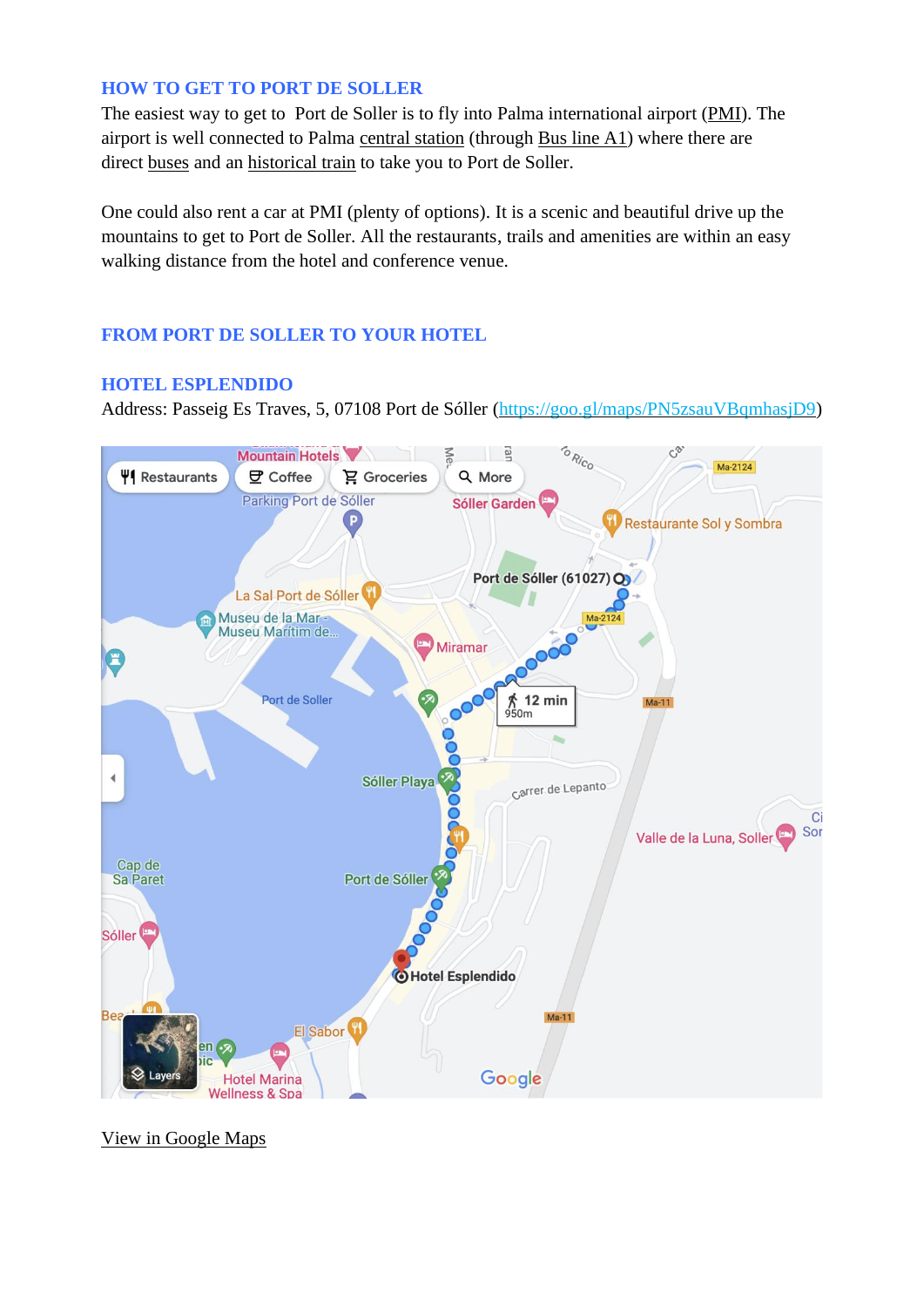## **HOTEL EDEN NORD**

Address: Carrer de Mestral, Port de Sóller [\(https://g.page/hoteledennord?share\)](https://g.page/hoteledennord?share)

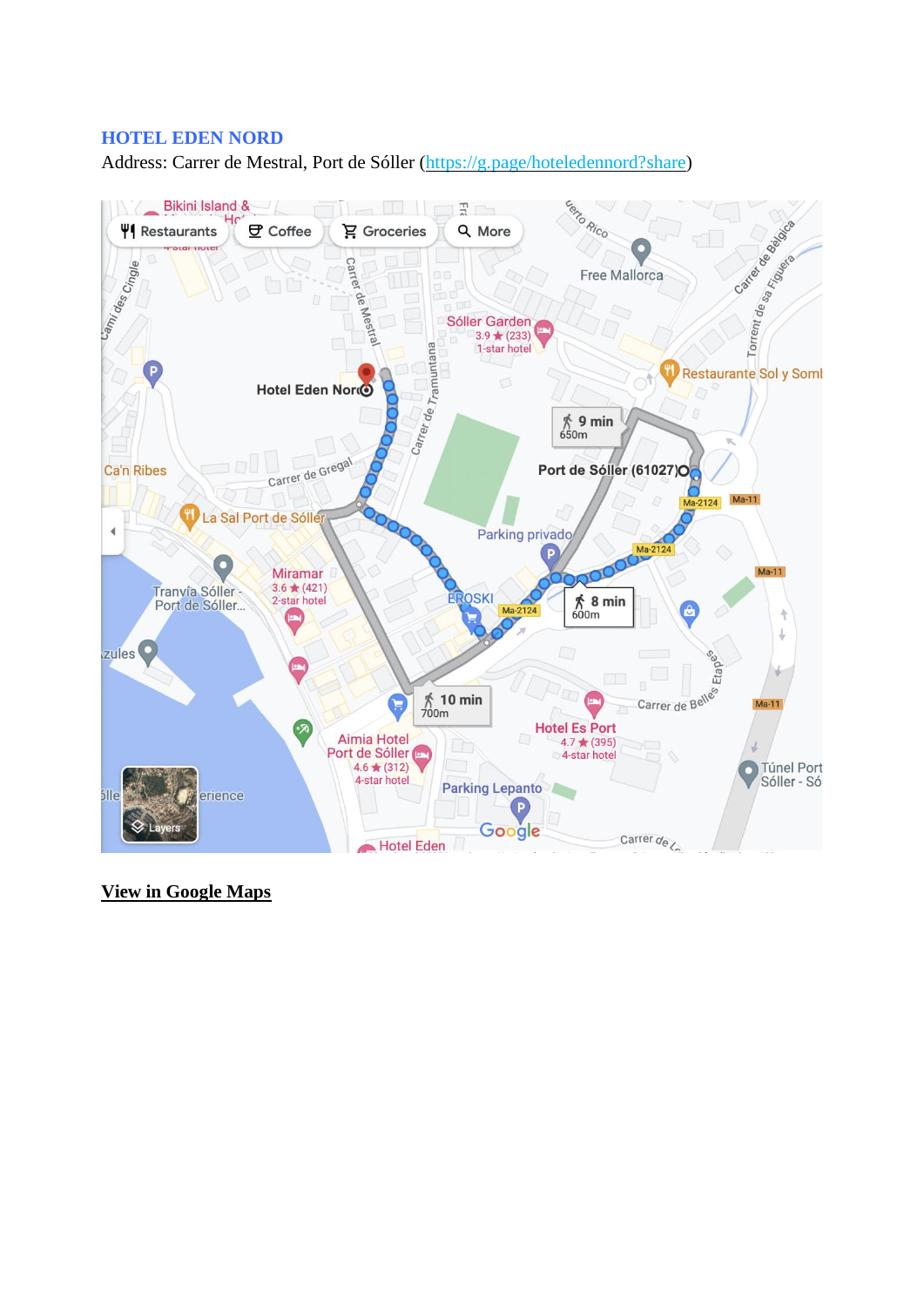## **HOTEL EDEN**

Address: Carrer de la Marina, Sóller [\(https://goo.gl/maps/Yxxv3faED79qKrq28\)](https://goo.gl/maps/Yxxv3faED79qKrq28)

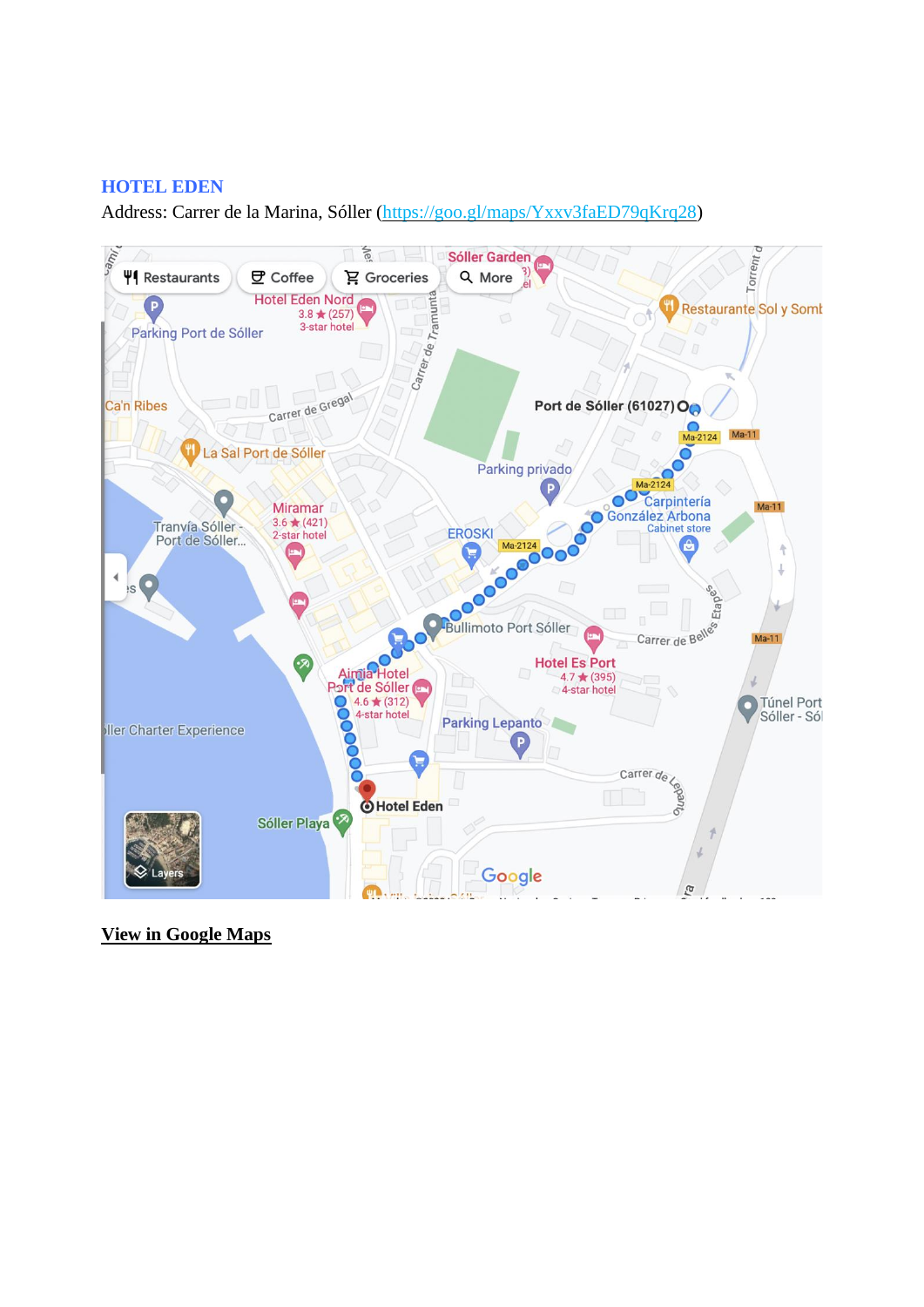### **HOTEL EDEN - MUSEU DEL MAR**

The conference will take place at the [Museu del Mar](https://goo.gl/maps/wxKoQG1SYWFJu11M6) (Carrer de Santa Caterina d'Alexandria, 54), with dinners and initial reception (Sunday at 19:00) taking place at the [Hotel Esplendido.](https://goo.gl/maps/vzPp6gJWyHf8h2rD7) It takes about a quarter of an hour to walk between the Museu del Mar and the Hotel Esplendido

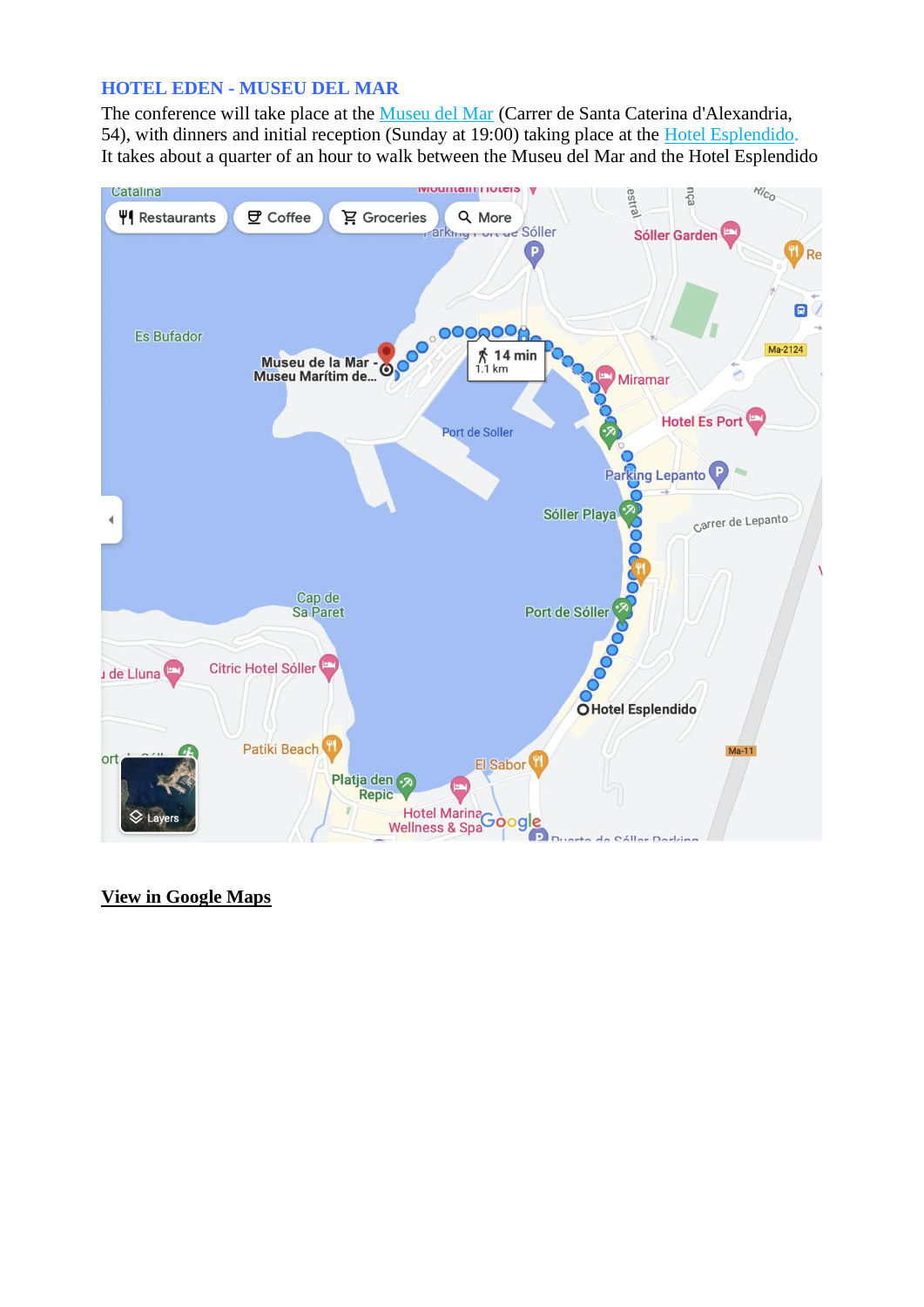### **CONFRENCE DINNER AT CA N'EDUARDO**

The conference dinner will take place at Restaurant [Ca n'Eduardo](https://g.page/CanEduardo?share) located in Palma opposite to the old quarter's main historical buildings, the Cathedral, the Lonja and the Es Baluard museum. Below is a map snapshot showing the location of the restaurant as well as our suggestion for an area of the city to take a stroll.

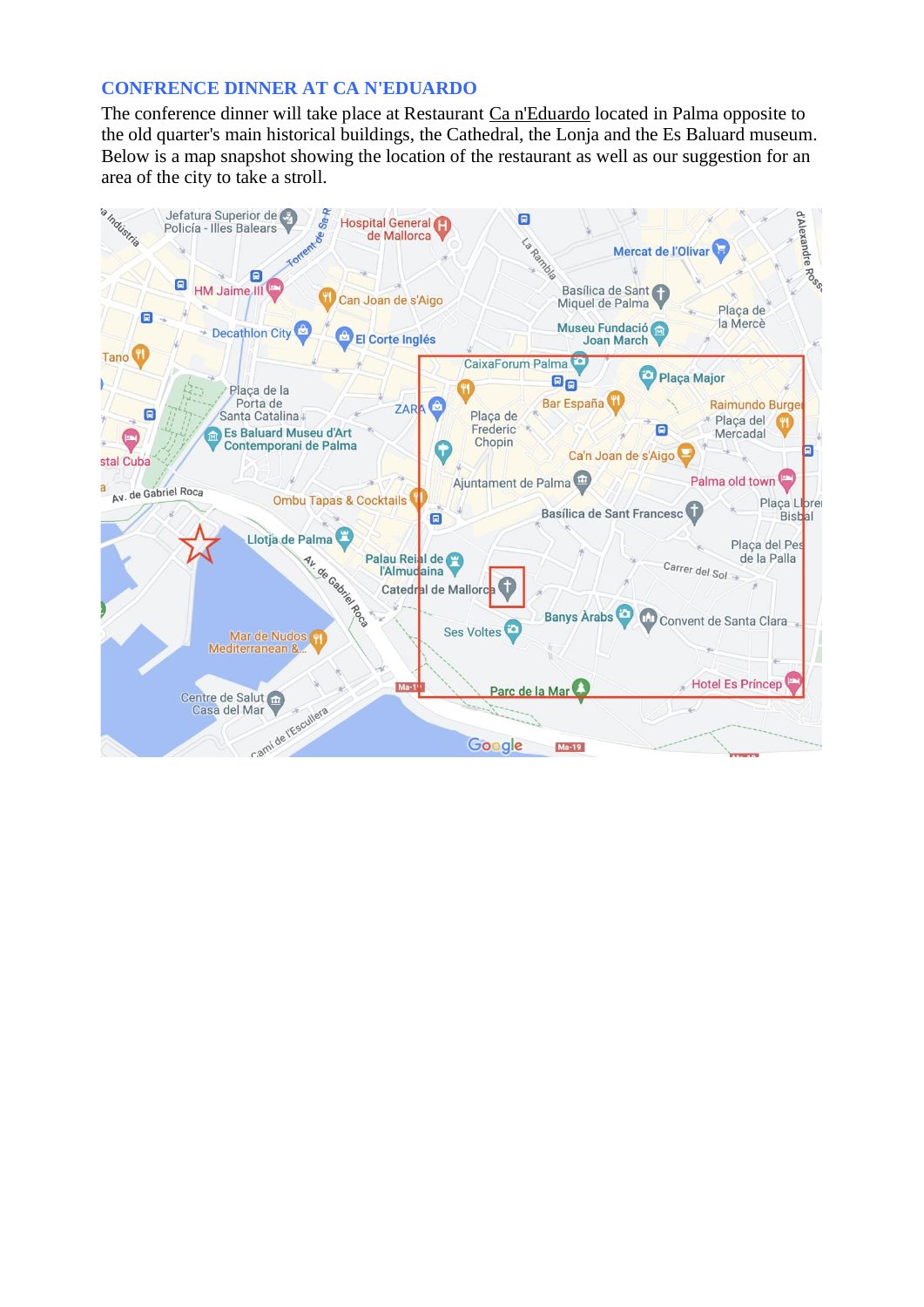# **COVID Testing**

Being a major tourist destination, Mallorca has plenty of COVID testing possibilities. Here are a few that could be useful.

- [15min](https://15minutetest.com/es/en/puerto-de-soller-test-centre) Test **in Port de Sóller**[.](https://15minutetest.com/es/en/puerto-de-soller-test-centre)
- Eurofins [Megalab](https://eurofins-megalab.com/en/eurofins-megalab-is-carrying-out-testing-for-covid-spanish-airports/) at Palma Airport
- [Quiron](https://e-quironsalud.es/26-test-covid?utm_source=google_sem&utm_medium=cpc&utm_campaign=E-QS_Pruebas_COVID19&utm_term=pcr%20test&utm_content=Genérica_COVID&gclid=EAIaIQobChMIyfuD2PDA9wIVn49oCR0bfQTlEAAYASAAEgI4bPD_BwE) Salud Palma

# **Health Centre (Centro de Salud)**

The closest health centre (Centro de Salud) is in Soller, Camì des Camp Llarg 18. View in [Google](https://www.google.es/maps/place/Centre+de+Salut+Sóller+Serra+Nord/@39.7597061,2.7071161,14z/data=!4m5!3m4!1s0x1297e8b833f2619d:0x6457ea9b39128ca6!8m2!3d39.7668715!4d2.7093898?hl=en) Maps

# **Other Links**

**Taxis**: Radio Taxi [Soller](https://www.google.es/maps/place/Ràdio+Taxi+Sóller/@39.7955368,2.6974054,17z/data=!4m5!3m4!1s0x1297e5e2cf9e4e0d:0x806d749f93d7349e!8m2!3d39.7965609!4d2.6966503?hl=en) +34 971 63 84 84

**Tram**: There is a [tram](https://trendesoller.com/eng/) link between Soller and Port de Soller which uses historical trams

For other infos please ask the local organisers or check the website (we will hopefully put some extra information there).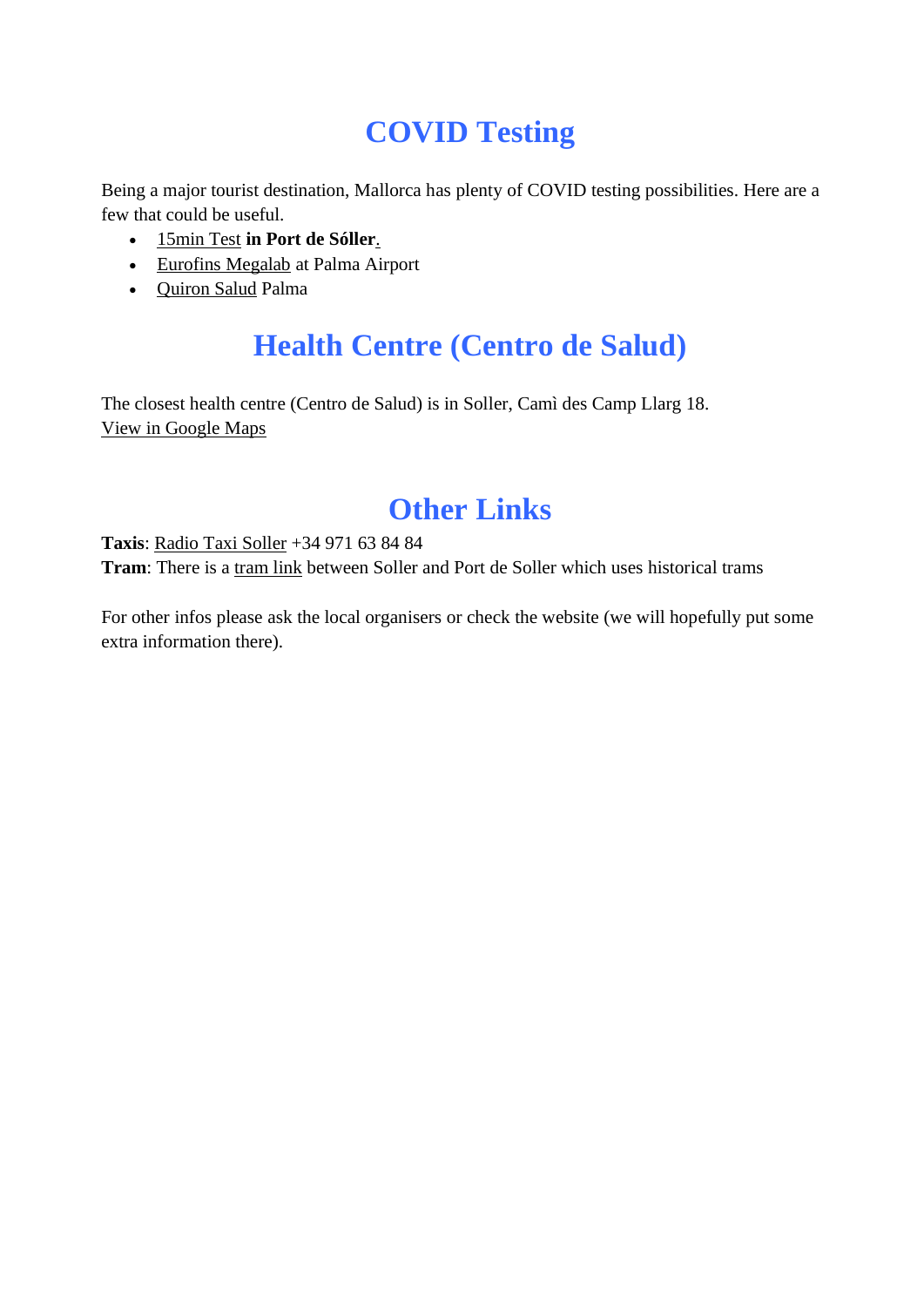# **Zoom Link**

For the whole duration of the conference, talks will be given through the following Zoom link:

Topic: MOB 2022 Meeting (Port de Soller) Time: May 22, 2022 09:00 MadridJoin Zoom Meeting

## [https://us02web.zoom.us/j/86582381425?pwd=7hKxYcmtSn7nv\\_vwR9T4DZkTBXYX2m.1](https://us02web.zoom.us/j/86582381425?pwd=7hKxYcmtSn7nv_vwR9T4DZkTBXYX2m.1)

Meeting ID: 865 8238 1425 Passcode: 319501

Please make sure you are muted unless asking a question (for virtual attendees).

**In Person attendees:** Please connect to Zoom only during the session you are contributing to.

# **WiFi**

There are two WiFi available (passwords provided at registration):

- 1) *MuseuMarSolle*r: this is the WiFi that should be used by "in presence" speakers. Please connect to this WiFi only for the duration of your session.
- 2) *MOB-2022*: this is the general WiFi for normal usage. You can connect to this as much as you want.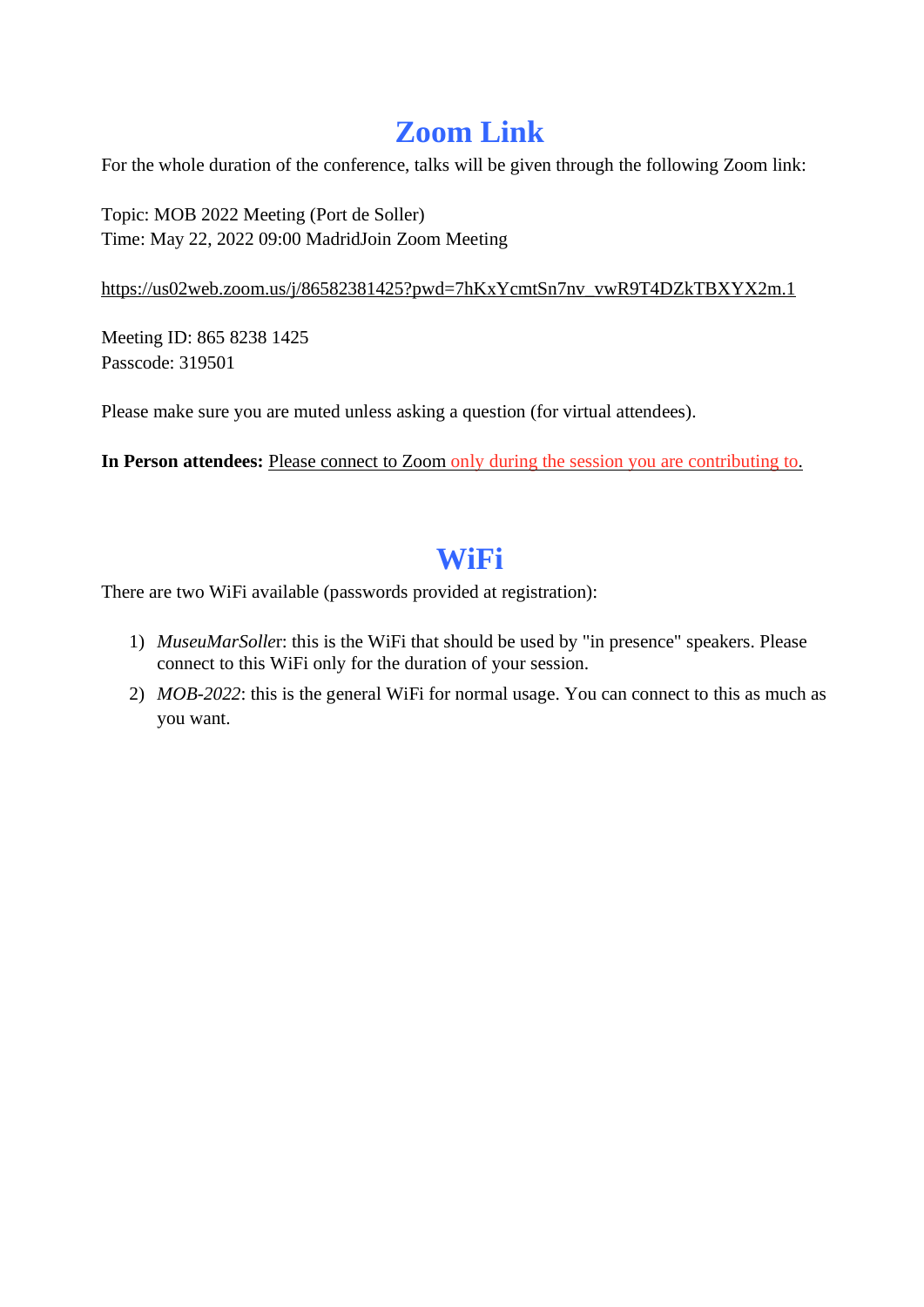# **Conference Program**

## **Sunday May 22**

|                        | 18:00 - 20:00 Registration (Hotel Esplendido)                                                                                                                 |  |
|------------------------|---------------------------------------------------------------------------------------------------------------------------------------------------------------|--|
| 19:00                  | Welcome Reception (Hotel Esplendido)                                                                                                                          |  |
| <b>Monday May 23</b>   |                                                                                                                                                               |  |
| $7:00 - 9:00$          | Breakfast at your designated hotel                                                                                                                            |  |
| $9:30 - 9:40$          | Welcome (Museu del Mar)                                                                                                                                       |  |
| $9:40 - 11:05$         | Session I. Chair Arnold Mathijssen<br>Invited Talk (1) Jean-Baptiste Raina<br>9:40<br>10:25 Contributed Talk (1) Guessous<br>10:45 Contributed Talk (2) Inman |  |
| $11:05 - 11:30$        | Coffee                                                                                                                                                        |  |
| $11:30 - 13:00$        | <b>Session II Chair: Douglas Brumley</b><br>11:30 1 min slide session<br>12:15 Invited Talk (2) Arnold Mathijssen                                             |  |
| $13:00 - 17:00$        | Time for activities and discussion                                                                                                                            |  |
| $17:30 - 19:30$        | Poster session 1 over beers (see list after the program)                                                                                                      |  |
| 20:00                  | Dinner at Hotel Esplendido                                                                                                                                    |  |
| <b>Tuesday May 24</b>  |                                                                                                                                                               |  |
| $7:00 - 9:00$          | Breakfast at your designated hotel                                                                                                                            |  |
| $9:30 - 11:00$         | Session II. Chair: Shilpa Khatri<br>Invited Talk (3) Lisa Fauci<br>9:30<br>10:15 Contributed Talk (3) Monthiller<br>10:35 Contributed Talk (4) Poon           |  |
| $11:00 - 11:30$ Coffee |                                                                                                                                                               |  |
|                        | 11:30 - 13:00 Session III. Chair: Christian Briseño-Avena<br>11:30 Contributed Talk (5) Jeanneret<br>11:50 Contributed Talk (6) Slomka                        |  |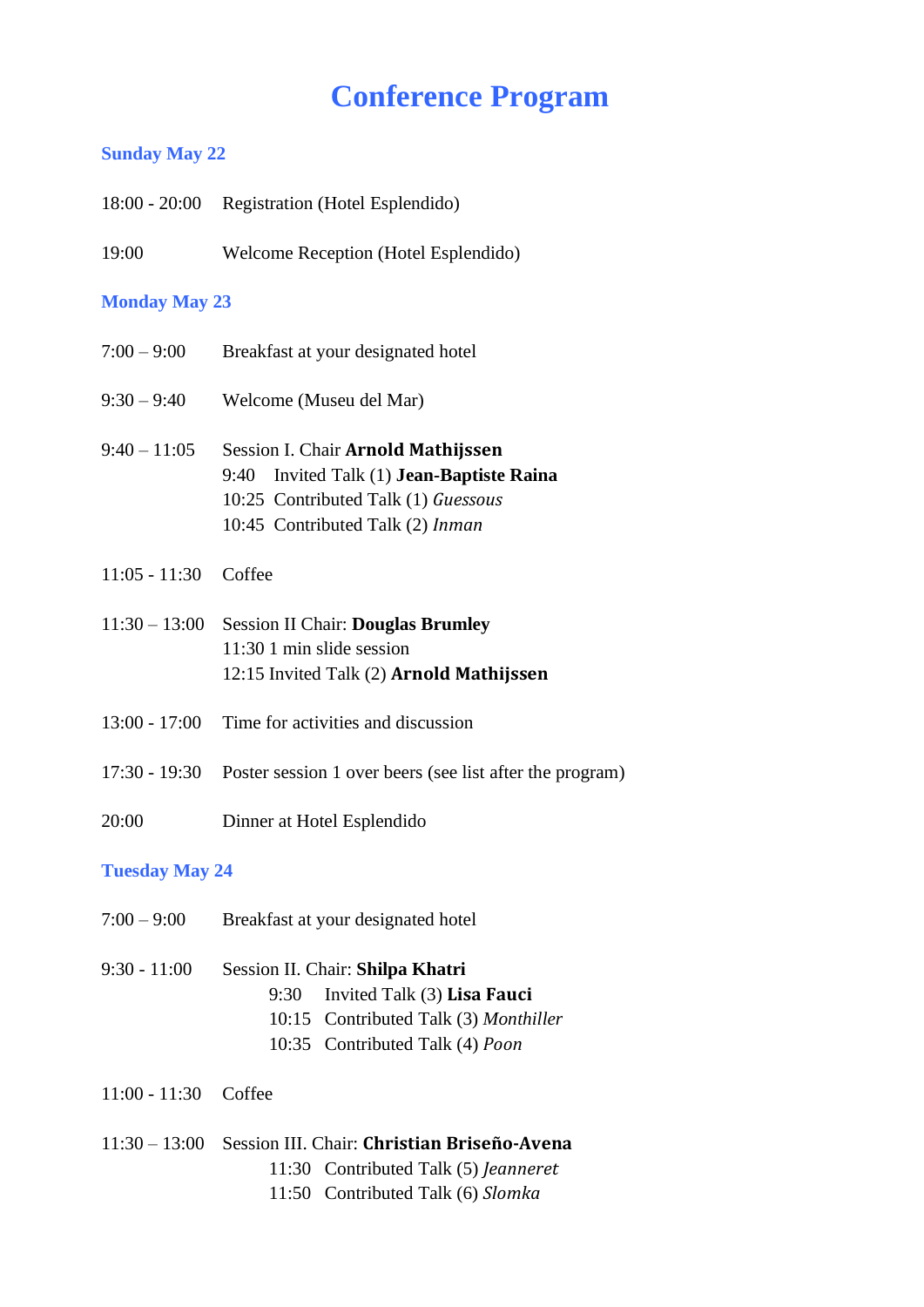#### 12:10 Contributed Talk (7) *Naumovitz*

12:30 Contributed Talk (8) *Jalaal*

- 13:00 17:00 Time for activities and discussion
- 17:00 17:30 Coffee

## 17:30 - 19:00 Session IV. Chair: **Lisa Fauci** 17:30 Invited Talk (4 - Virtual). **Mimi Koehl** 18:15 Contributed Talk (9) *Walther* 18:35 3 flash talks *Herrera-Amaya/Fung/True*

20:00 Dinner at Hotel Esplendido

#### **Wednesday May 25**

- 7:00 9:00 Breakfast at your designated hotel
- 9:30 11:00 Session V: Chair **Michelle DiBenedetto** 9:30 Invited Talk (5) **Orkun Soyer** 10:15 Contributed Talk (10) *Peaudecerf*
	- 10:35 Contributed Talk (11) *Nayak*
- 11:00 11:30 Coffee
- 11:30 17:00 Hike to Balitx d'Avall (hiking)/Bus to Soller town centre (either/or).
- 17:00 18:00 Session VI. Chair **Orkun Soyer** 17:00 Invited Talk (6) **Michelle DiBenedetto** 17:40 Contributed Talk (12) *Elias*
- 18:00 19:30 Poster Session 2 over beers (see list after the program)
- 20:00 Dinner at Hotel Esplendido

#### **Thursday May 26**

- 7:00 9:00 Breakfast at your designated hotel
- 9:30 11:00 Session VII. Chair: **Kirsty Wan** 9:30 Invited Talk (7) **Christian Briseño-Avena**
	- 10:15 Contributed Talk (13) *Beckhaus*
	- 10:35 Contributed Talk (14) *Katija*
- 11:00 11:30 Coffee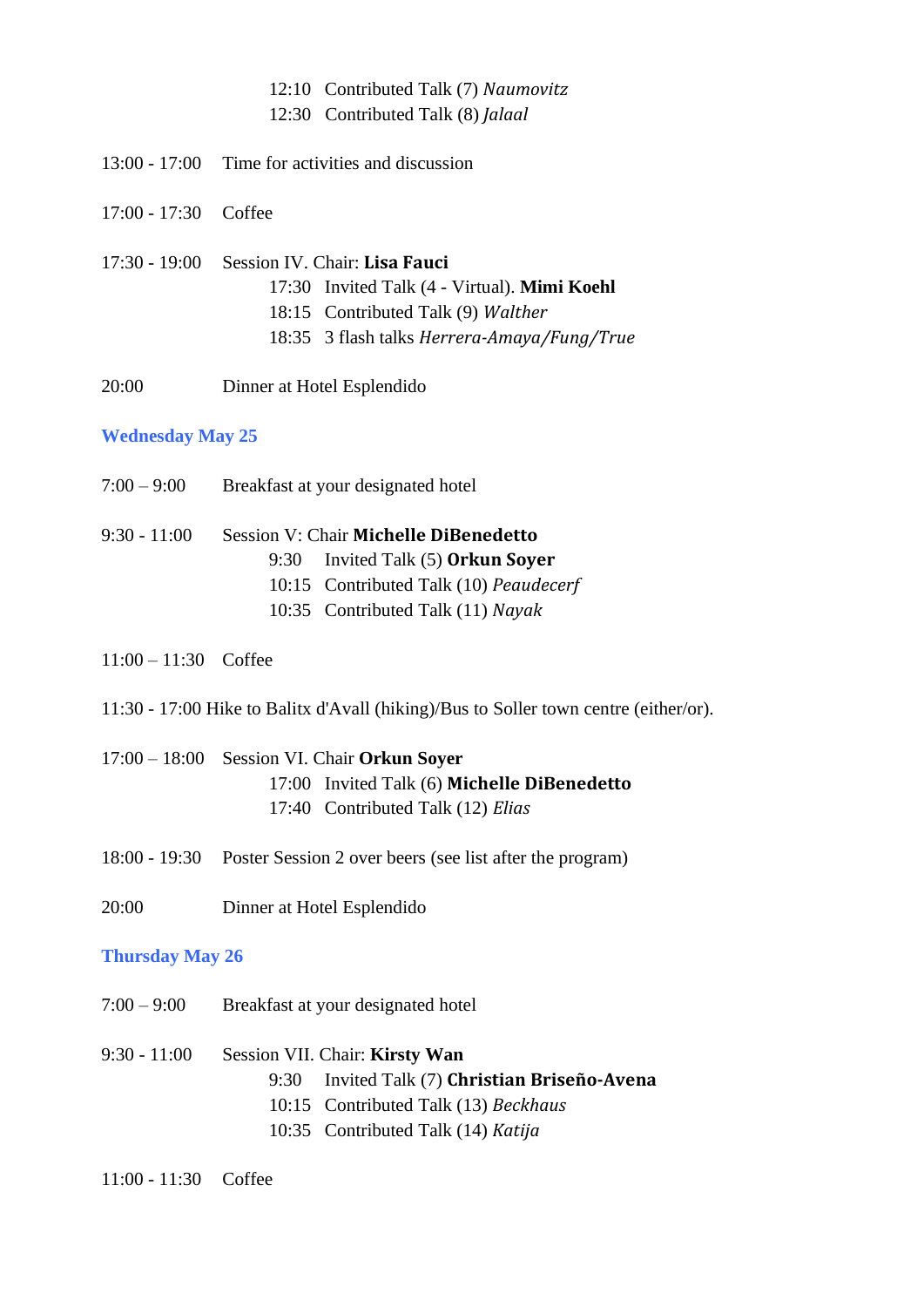#### 11:30 – 13:00 Session VIII. chair: **Lars Peter Nielsen**

- 11:30 Invited Talk (8) **Kirsty Wan**
- 12:15 Contributed Talk (15) *Asadzadeh*
- 12:35 Contributed Talk (16) *Miano*
- 13:00 17:00 Time for activities and discussion
- 17:00 17:30 Coffee
- 17:30 18:10 Session IX. Chair **Jean-Baptiste Raina** 17:30 Contributed Talk (17) *Hamlet* 17:50 3 flash talks *Alcolombri/ Schuech/ Allard*
- 18:10 Leaving for Palma
- 18:45 20:30 Free time in Palma
- 20:30 MOB Conference Dinner

### **Friday May 27**

| $7:00 - 9:00$ | Breakfast at your designated hotel |  |
|---------------|------------------------------------|--|
|               |                                    |  |

- 9:30 10:35 Session X. Chair: **Roi Holzman** 9:30 Invited Talk (9) **Lars Peter Nielsen** 10:15 Contributed Talk (18) *Frangipane*
- 10:35 11:00 Coffee
- 11:00 11:45 Awards, group discussion and planning of the next meeting
- 11:45 End of meeting